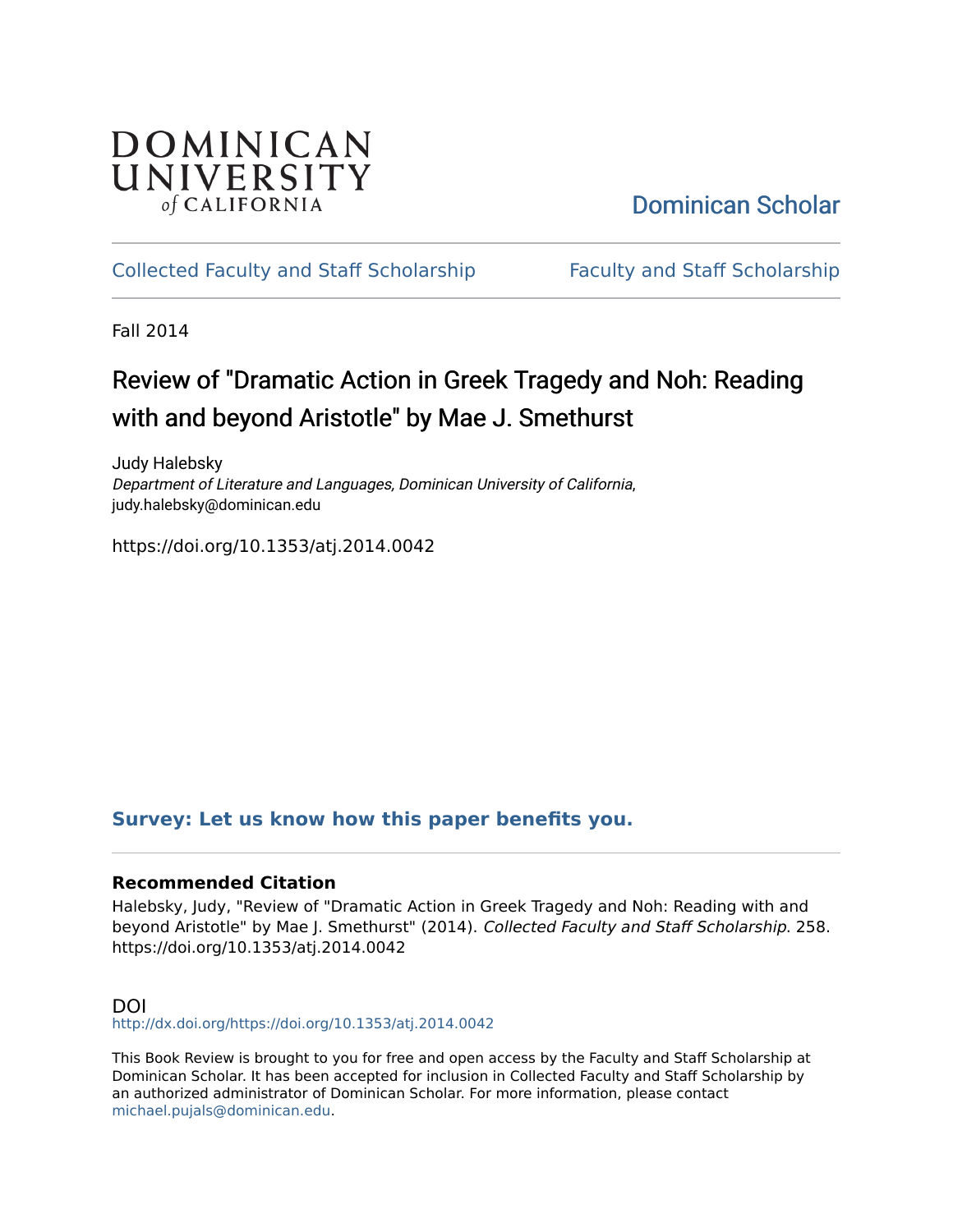cal. The focus of the book clearly is on the description of people and practices, not on constructing new theoretical paradigms. Rather than a fault of the book, however, this editorial premise has produced something like a textbook that could form a significant part of the foundation of a variety of courses. For classes of advanced undergraduates mature enough to read beyond the book's often quirky English this book offers reasonably accessible introductions to a variety of South Asian performance phenomena and to basic performance and ritual theory. The book may make more sense as principal reading for graduate seminars on festival, ritual, and/or folk performance in South Asia. Certainly the book's broad topical scope and its competent handling of fundamental theories make it valuable for graduate students. Scholars already with some specialty in South Asian performance will also find it valuable as an introduction to subjects with which they will inevitably be unfamiliar, in spite of their time in South Asia.

> DAVID MASON *Rhodes College*

#### **DRAMATIC ACTION IN GREEK TRAGEDY AND NOH: READING WITH AND BEYOND ARISTOTLE.** By Mae J. Smethurst. New York: Lexington Books, 2013. 115 pp. \$55.00.

Mae J. Smethurst's scholarship offers an illuminating examination of aspects of Japanese *nō* through Aristotle's *Poetics*. Smethurst focuses on *genzai* or realistic *nō* alongside tragedies by Sophocles and Euripides that Aristotle favored. Published by Lexington Books, this text is part of the series Greek Studies: Interdisciplinary Approaches curated in partnership with Harvard's Center for Hellenic Studies. As an interdisciplinary text, this scholarship is distinctive for its impressive depth and intricate knowledge in the areas of both Greek tragedy and Japanese *nō*. This allows for an incredibly rich examination of the structures of *nō* and tragedy. This work is informed by a breadth of knowledge of both forms, references to multiple plays, and keen awareness of scholarship in both fields. As a result, the text makes an enriching and profound contribution to studies in world theatre and, in particular, curriculum and scholarship that seek to diminish an East-West dichotomy. It is a dynamic text that contributes an in-depth examination of dramatic devises in *genzai nō* (also called present-day *nō*) with plot and Greek tragedy along with detailed insights into Aristotle's poetics.

*Genzai nō* are seen as peripheral to the most celebrated *mugen* (dream) plays of the *nō* tradition. In *genzai nō* the characters are alive at the same moment in time. This contrasts with *mugen nō*, in which a spirit of the dead can speak to the living. Zeami in his treatises wrote that *mugen nō* and particularly the play *Izutsu*, in which a ghost remembers her departed husband and sees him as her reflection in a well, is an ideal example of the highest beauty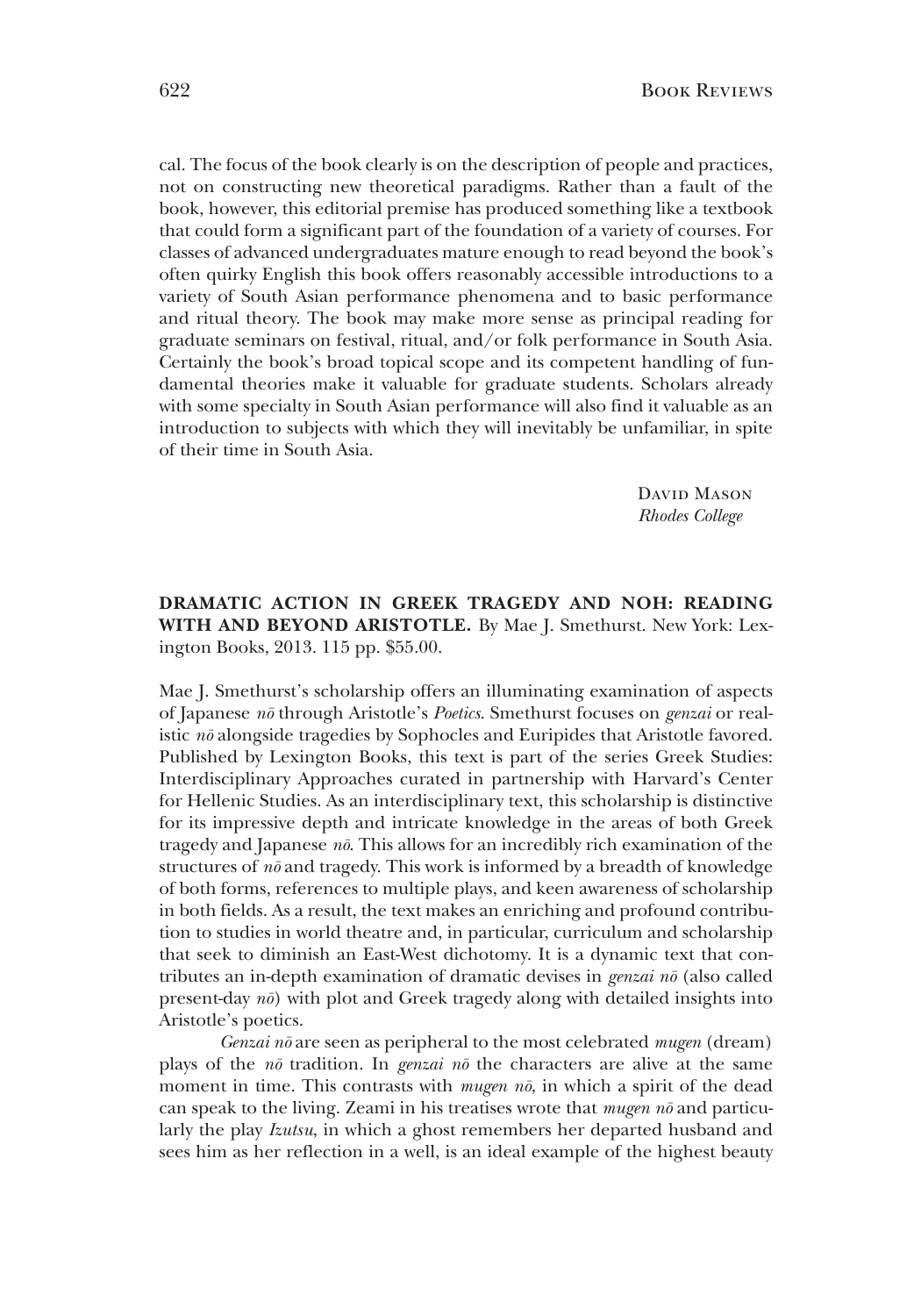of *nō*. At first glace, this study could be seen to overlook the central *nō* plays and focus on the outliers of the *nō* tradition. However, Smethurst points out the importance of *genzai nō* at different points in the history of the form and that there were many popular *genzai nō* plays in the repertoire in the fifteenth and sixteenth centuries. Furthermore, when we consider the larger body of Smethurst's work, this recent focus on *genzai nō* is immediately appropriate. Her earlier book, *The Artistry of Aeschylus and Zeami: A Comparative Study of Greek Tragedy and Noh*, focuses on Zeami's treatises and examines *mugen nō* alongside Aeschylean tragedy. This current work, reads *nō* and Greek tragedy through the *Poetics*. Smethurst's volume focuses on realistic *nō* with plot for an examination of how these plays adhere to the ideals of Aristotle's prescriptions for tragedy.

A detailed introduction explains the goals of this scholarship as both to elucidate the artistic value of *genzai nō* and to examine Aristotle's preference for a three-actor limit in tragedy. While it may seem to be a stretch to make comparisons and connections between *nō* and tragedy, Smethurst focuses narrowly on specific structures of text in the two forms and is careful to avoid larger generalizations. Cognizant of the vast differences that she describes as spatial, temporal, and cultural, between these forms, Smethurst seeks to evaluate precise features of particular plays to provide insights into their dramatic structures. She acknowledges that the similarities between *mugen nō* and Greek tragedy are vast but finds points of connection between plot driven *genzai nō* and tragedies by Sophocles and Euripides. My skepticism for her approach gave way after reading her introduction, which is informed by key scholars and actors in *nō* and a sensitivity to the difficulties these kinds of analysis present. I came to see that in many ways this is distinctive scholarship that contributes to broader understandings of the structures of dramatic action in two radically different and unconnected theatre traditions. The analysis is possible because it is largely based on the texts and narratives of the plays. The introduction offers a brief discussion of staging techniques in terms of props, stage space, audience, and masks. Performative aspects of *nō* and tragedy are set aside in the later chapters that closely examine dramatic action through structures of the text in many *nō* plays and a number of tragedies.

 Chapter 2, "The Tragic Action of Realistic Noh," offers a close examination of *Aisomegawa*, which, as Smethurst explains, "satisf[ies] the prescriptions of Aristotle" (p. 43). Much like a recipe, Smethurst offers a detailed and insightful reading of the *Poetics* to analyze the success of a number of realistic *nō* plays and Greek tragedies. In an extended discussion, the *nō Aisomegawa* is compared to *Iphigenia in Tauris*. Smethurst argues that *Aisomegawa* satisfies many of the ingredients for tragedy articulated by Aristotle and even has the required elements for "complex plot," which Aristotle considered the best kind (p. 47). This chapter evaluates an expansive number of *nō*, including *Ikenie* (Sacrifice), *Dampū* (Sandalwood Wind), *Nishikido* (named after a person), *Hibariyama* (Skylark Mountain), *Nakamitsu* (also called *Manjū*; both names derive from persons), and *Shichikiochi* (Seven Warriors in Flight). In this chapter, Smethurst also addresses issues connected to the centralization of *mugen*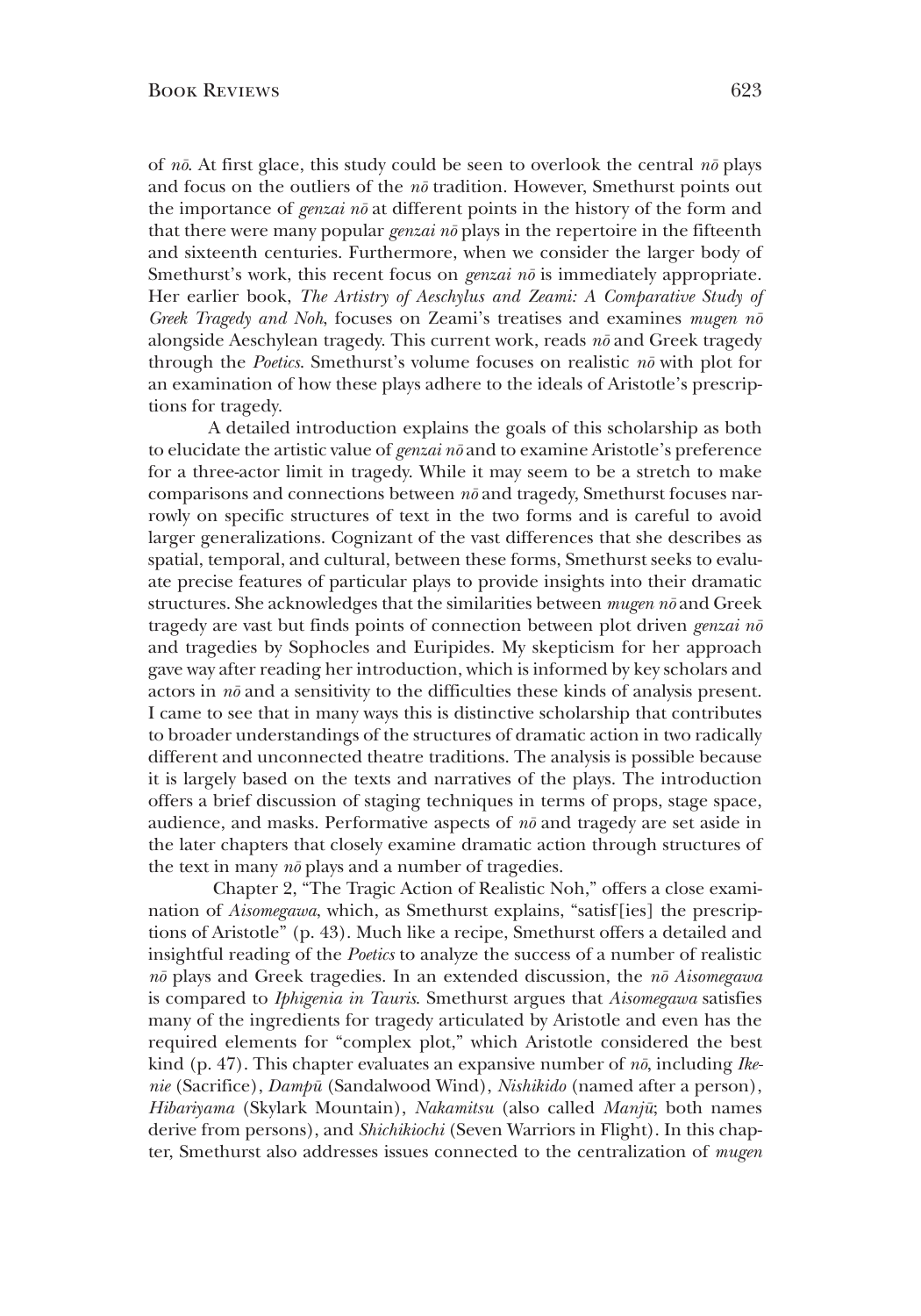*nō* as an ideal of *nō*. Muromachi playwright Komparu Zenchiku thought plays that portrayed children were vulgar and saw themes of filial piety as too close to everyday life to reach artistic ideals (p. 42). Smethurst connects Zenchiku's criticisms of *genzai nō* as one of the factors that compounded to relegate this grouping of *nō* plays as second in artistic merit to *mugen nō*. Another key factor in the devaluation of *genzai nō* were efforts in the modern era to distinguish which arts were distinctively Japanese. *Mugen nō* was upheld as an example of a highly sophisticated and uniquely Japanese art.

Chapter 3 explores "distanciation," in which an actor in *genzai nō* speaks in the third person about the character he is performing. This is most obvious when the actor recites both inner thoughts and stage directions such as a speech that ends with the recitation of the words "he said." Smethurst explains distanciation as follows: "The actor in the *nō* will not only speak of himself qua the fictive figure in the third person, but will also turn and face the audience briefly and speak as himself qua actor's part" (p. 63). Smethurst finds that these moments of distanciation are more common in *genzai nō* than *mugen nō*. She explains the three methods of reciting poetry according to Aristotle as, "Narration, narration and changing to a character's voice as in epic poetry, and finally acting as in tragedy" (p. 63). In a fascinating discussion, she positions "distanciation" as a fourth method that is found in  $n\bar{o}$  but not found in Greek traditions. This opens an exploration of how emotional intensity is created in *genzai nō* plays such as *Aisomegawa*, *Ikenie*, and *Nishikido* as well as tragedies such as *Iphigenia in Tauris*. Moments of the greatest emotional intensity are created when the actor steps out of his role and into a third-person narrative of the character's speech or actions (p. 66). This is also described as when an actor self-consciously references the character he is portraying. Smethurst describes this technique in the *genzai nō Nakamitsu* when the two actors playing a father and son "shift to the third person, with the effect of simultaneously drawing attention to the highly tragic moment and distancing themselves as individuals from it; it enters, so to speak, a higher place of multiple perspectives or dimensions" (p. 67). This chapter offers an in-depth investigation of how the most intensely emotional scenes of a play are structured. One interesting insight seeks to explain why there are more distanciation moments in *genzai nō* than in *mugen nō*. Smethurst argues that distanciation is used to heighten emotion in prosaic *nō* rather than *mugen nō*, which employs poetic intensity as a key devise to heighten emotion (p. 71). Smethurst also addresses the intricacies and risks of a translation that does not maintain specific aspects of person and point of view from the source text. A translation that does not maintain the subtle shifts in speech between first person and third person diminishes or erases the distanciation and with it important aspects of the dramatic structure (p. 72).

The fourth chapter connects the distanciation of certain *genzai nō* scenes with an equivalent dramatic technique in tragedy—that of three-actor scenes. Smethurst argues that the distanciation in *genzai nō* functions as a third actor, whereas in tragedy perspective shifts in the most dramatic scenes through the addition of a third character. It was during her research evaluat